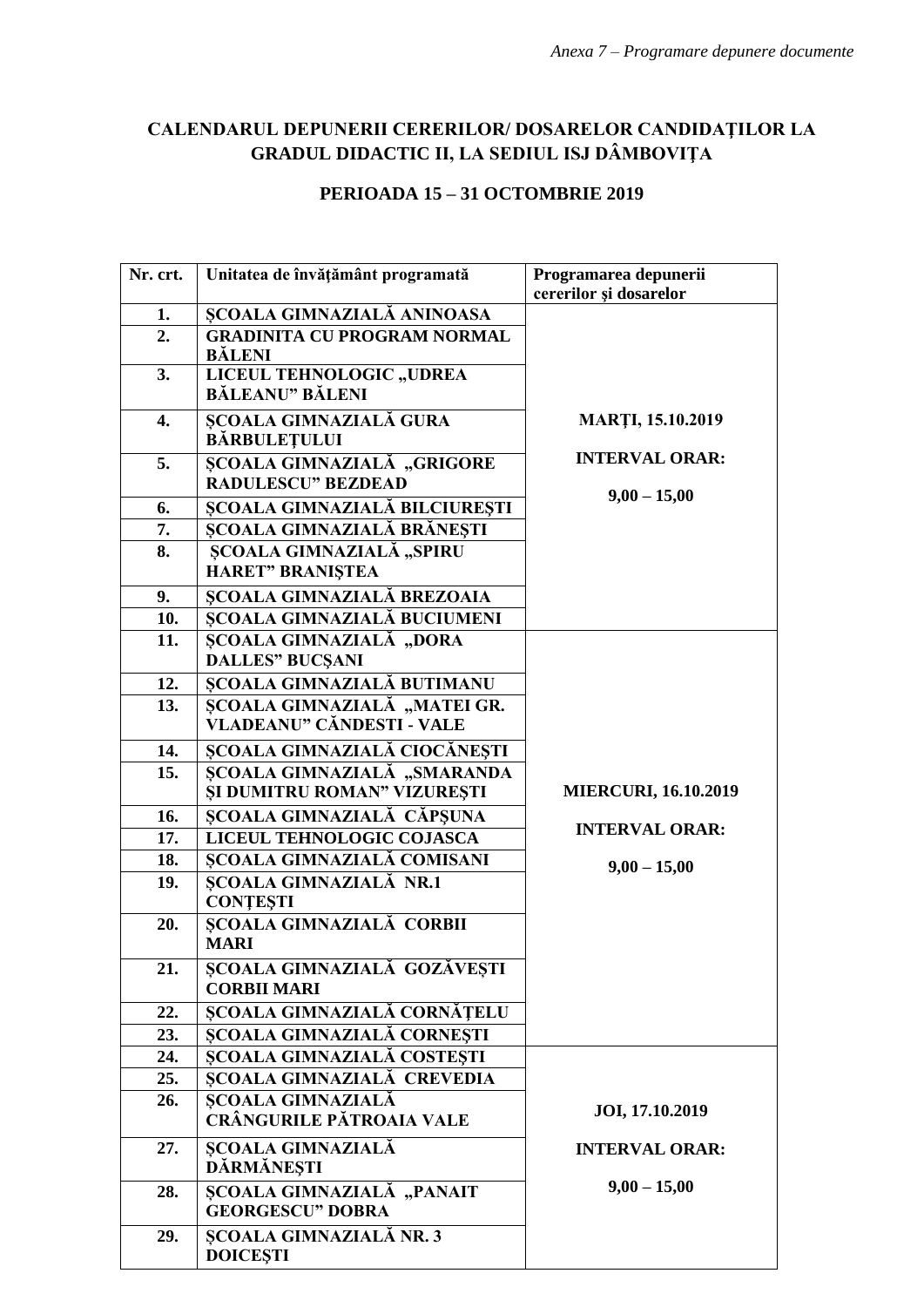| 30. | <b>SCOALA GIMNAZIALĂ PICIOR DE</b><br>MUNTE BOBOCI DRAGODANA  |                           |
|-----|---------------------------------------------------------------|---------------------------|
| 31. | <b>ȘCOALA GIMNAZIALĂ</b><br><b>DRAGOMIRESTI</b>               |                           |
| 32. | <b>ȘCOALA GIMNAZIALĂ RÂNCACIOV</b><br><b>DRAGOMIREȘTI</b>     |                           |
| 33. | GRĂDINIȚA "DUMBRAVA<br><b>MINUNATĂ" FIENI</b>                 |                           |
| 34. | LICEUL TEHNOLOGIC "AUREL<br><b>RAINU" FIENI</b>               |                           |
| 35. | ȘCOALA GIMNAZIALĂ "DIACONU<br><b>CORESI" FIENI</b>            |                           |
| 36. | ȘCOALA GIMNAZIALĂ FINTA                                       |                           |
| 37. | GRĂDINIȚA "INOCENȚA" GĂEȘTI                                   |                           |
| 38. | LICEUL TEHNOLOGIC "DR. C.<br><b>ANGELESCU" GĂEȘTI</b>         | <b>VINERI, 18.10.2019</b> |
| 39. | LICEUL TEHNOLOGIC "IORDACHE<br><b>GOLESCU" GĂEȘTI</b>         | <b>INTERVAL ORAR:</b>     |
| 40. | <b>COLEGIUL NAȚIONAL "VLADIMIR</b><br>STREINU" GĂEȘTI         | $11,00 - 13,30$           |
| 41. | <b>SCOALA GIMNAZIALĂ "RADU CEL</b><br><b>MARE" GĂEȘTI</b>     |                           |
| 42. | <b>SCOALA GIMNAZIALĂ "SERBAN</b><br><b>CIOCULESCU" GĂEȘTI</b> |                           |
| 43. | ȘCOALA GIMNAZIALĂ "BUICĂ<br><b>IONESCU" GLODENI</b>           |                           |
| 44. | <b>SCOALA GIMNAZIALĂ GURA FOII</b>                            |                           |
| 45. | <b>SCOALA GIMNAZIALĂ GURA</b><br><b>OCNITEI</b>               |                           |
| 46. | ȘCOALA GIMNAZIALĂ GURA SUȚII                                  |                           |
| 47. | ȘCOALA GIMNAZIALĂ NR.1<br><b>HULUBEȘTI</b>                    |                           |
| 48. | ȘCOALA GIMNAZIALĂ NR.1 I. L.<br><b>CARAGIALE</b>              |                           |
| 49. | <b>SCOALA GIMNAZIALĂ IEDERA DE</b><br><b>JOS</b>              |                           |
| 50. | ȘCOALA GIMNAZIALĂ LUCIENI                                     |                           |
| 51. | <b>SCOALA GIMNAZIALĂ TELESTI</b><br><b>LUDESTI</b>            |                           |
| 52. | <b>ȘCOALA GIMNAZIALĂ NR.2</b><br><b>LUNGULETU</b>             |                           |
| 53. | ȘCOALA GIMNAZIALĂ MALU CU<br><b>FLORI</b>                     |                           |
| 54. | ȘCOALA GIMNAZIALĂ MĂNEȘTI                                     | LUNI, 21.10.2019          |
| 55. | <b>ȘCOALA GIMNAZIALĂ MĂTĂSARU</b>                             | <b>INTERVAL ORAR:</b>     |
| 56. | ȘCOALA GIMNAZIALĂ MOGOȘANI                                    |                           |
| 57. | <b>GRĂDINIȚA CU PROGRAM</b><br>PRELUNGIT NR.4 MORENI          | $10,00 - 16,00$           |
| 58. | <b>COLEGIUL NATIONAL "I. L.</b><br><b>CARAGIALE" MORENI</b>   |                           |
| 59. | LICEUL TEHNOLOGIC PETROL<br><b>MORENI</b>                     |                           |
| 60. | ȘCOALA GIMNAZIALĂ NR.1<br><b>MORENI</b>                       |                           |
| 61. | <b>ȘCOALA GIMNAZIALĂ NR.3 MORENI</b>                          |                           |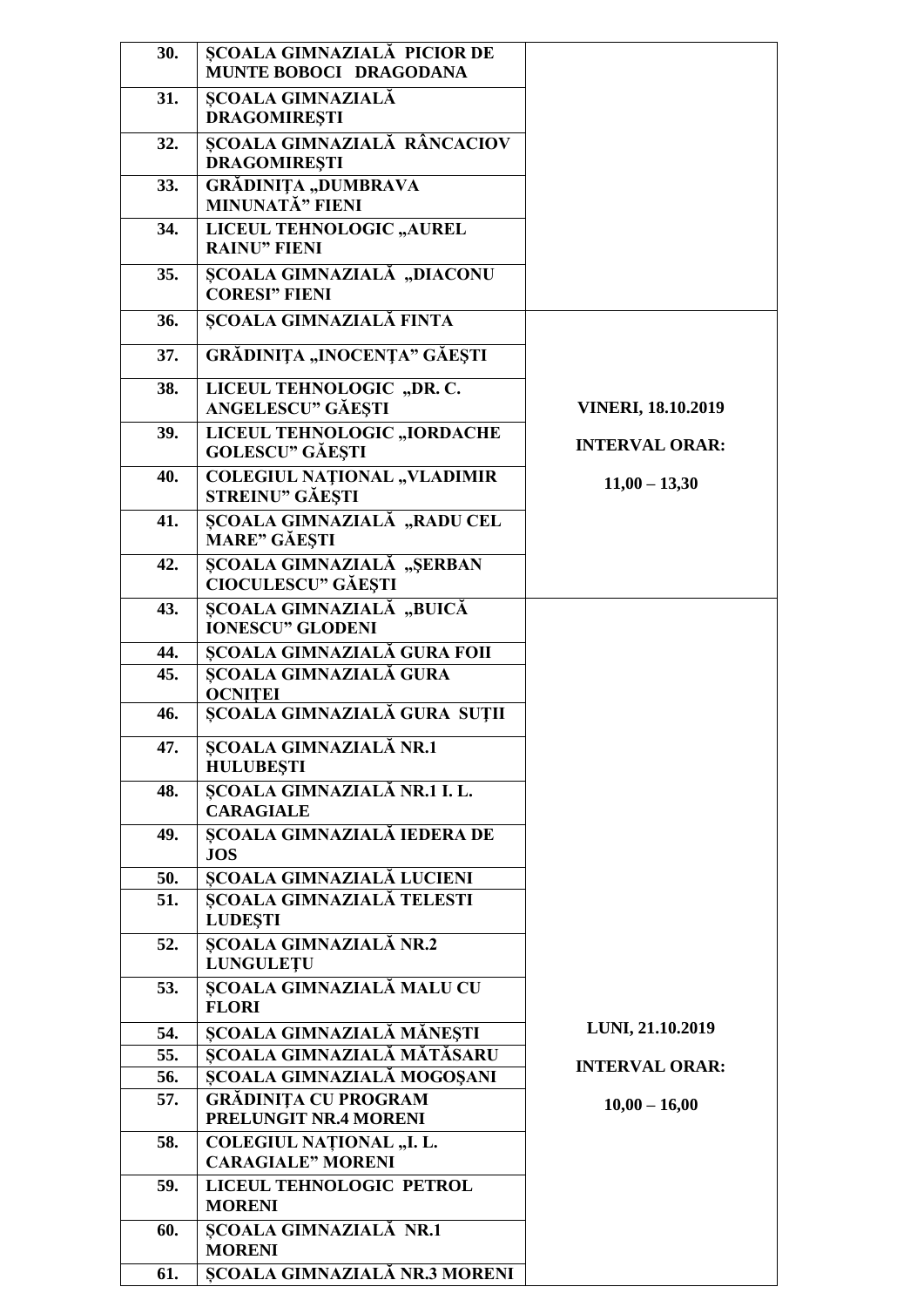| 62.  | <b>SCOALA GIMNAZIALĂ NR.4 MORENI</b>                                 |                             |
|------|----------------------------------------------------------------------|-----------------------------|
| 63.  | <b>ȘCOALA GIMNAZIALĂ "ION</b>                                        |                             |
|      | <b>CIORĂNESCU" MOROENI</b>                                           |                             |
| 64.  | <b>ȘCOALA GIMNAZIALĂ MORTENI</b>                                     |                             |
| 65.  | SCOALA PRIMARĂ MOȚĂIENI                                              |                             |
| 66.  | ȘCOALA GIMNAZIALĂ NICULEȘTI                                          |                             |
| 67.  | LICEUL TEHNOLOGIC NUCET                                              | <b>MARTI, 22.10.2019</b>    |
| 68.  | ȘCOALA GIMNAZIALĂ NUCET                                              |                             |
| 69.  | SCOALA GIMNAZIALĂ OCNIȚA                                             | <b>INTERVAL ORAR:</b>       |
| 70.  | ȘCOALA GIMNAZIALĂ ODOBESTI                                           |                             |
| 71.  | ȘCOALA GIMNAZIALĂ PETREȘTI                                           | $9,00 - 15,00$              |
| 72.  | ȘCOALA GIMNAZIALĂ PERȘINARI                                          |                             |
| 73.  | <b>SCOALA GIMNAZIALĂ PIETRARI</b>                                    |                             |
| 74.  | ȘCOALA GIMNAZIALĂ "SF.                                               |                             |
|      | NICOLAE" PIETROȘIȚA                                                  |                             |
| 75.  | ȘCOALA GIMNAZIALĂ NR.1 POIANA                                        |                             |
| 76.  | <b>SCOALA GIMNAZIALĂ POTLOGI</b>                                     |                             |
| 77.  | <b>SCOALA GIMNAZIALĂ ROMÂNESTI</b><br><b>POTLOGI</b>                 |                             |
| 78.  | ȘCOALA GIMNAZIALĂ PRODULEȘTI                                         |                             |
| 79.  | <b>SCOALA GIMNAZIALĂ PUCHENI</b>                                     |                             |
| 80.  | <b>GRĂDINIȚA "PRICHINDEL"</b><br><b>PUCIOASA</b>                     |                             |
| 81.  | <b>GRĂDINIȚA CU PROGRAM</b>                                          |                             |
|      | PRELUNGIT NR.2 PUCIOASA                                              |                             |
| 82.  | LICEUL TEHNOLOGIC PUCIOASA                                           |                             |
| 83.  | <b>COLEGIUL NATIONAL "NICOLAE</b>                                    |                             |
|      | <b>TITULESCU" PUCIOASA</b>                                           | <b>MIERCURI, 23.10.2019</b> |
| 84.  | SCOALA GIMNAZIALĂ "MIHAI                                             | <b>INTERVAL ORAR:</b>       |
|      | <b>VITEAZUL" PUCIOASA</b>                                            |                             |
| 85.  | SCOALA GIMNAZIALĂ NR.4 "ELENA<br><b>DONICI CANTACUZINO" PUCIOASA</b> | $9,00 - 15,00$              |
| 86.  | <b>ȘCOALA GIMNAZIALĂ RACIU</b>                                       |                             |
| 87.  | LICEUL TEORETIC "ION GHICA"<br><b>RĂCARI</b>                         |                             |
| 88.  | SCOALA GIMNAZIALĂ RĂSCĂEȚI                                           |                             |
| 89.  | ȘCOALA GIMNAZIALĂ RĂZVAD                                             |                             |
| 90.  | ȘCOALA GIMNAZIALĂ RÂU ALB DE                                         |                             |
|      | <b>JOS</b>                                                           |                             |
| 91.  | <b>ȘCOALA GIMNAZIALĂ RUNCU</b>                                       |                             |
| 92.  | <b>SCOALA GIMNAZIALĂ GHINESTI</b>                                    |                             |
| 93.  | ȘCOALA GIMNAZIALĂ ȘELARU                                             |                             |
| 94.  | <b>SCOALA GIMNAZIALĂ SLOBOZIA</b>                                    |                             |
| 95.  | ȘCOALA GIMNAZIALĂ "PROF. ILIE                                        |                             |
|      | POPESCU" ȘOTÂNGA                                                     |                             |
| 96.  | LICEUL TEHNOLOGIC TĂRTĂȘESTI                                         |                             |
| 97.  | ȘCOALA GIMNAZIALĂ TĂRTĂȘEȘTI                                         | JOI, 24.10.2019             |
| 98.  | SCOALA GIMNAZIALĂ TĂTĂRANI                                           |                             |
| 99.  | <b>COLEGIUL ECONOMIC "ION GHICA"</b><br><b>TÂRGOVIȘTE</b>            | <b>INTERVAL ORAR:</b>       |
| 100. | <b>COLEGIUL NATIONAL</b>                                             | $9,00 - 15,00$              |
|      | "CONSTANTIN CANTACUZINO"                                             |                             |
|      | <b>TÂRGOVIȘTE</b>                                                    |                             |
| 101. | <b>COLEGIUL NATIONAL</b>                                             |                             |
|      | "CONSTANTIN CARABELLA"                                               |                             |
|      | TÂRGOVIȘTE                                                           |                             |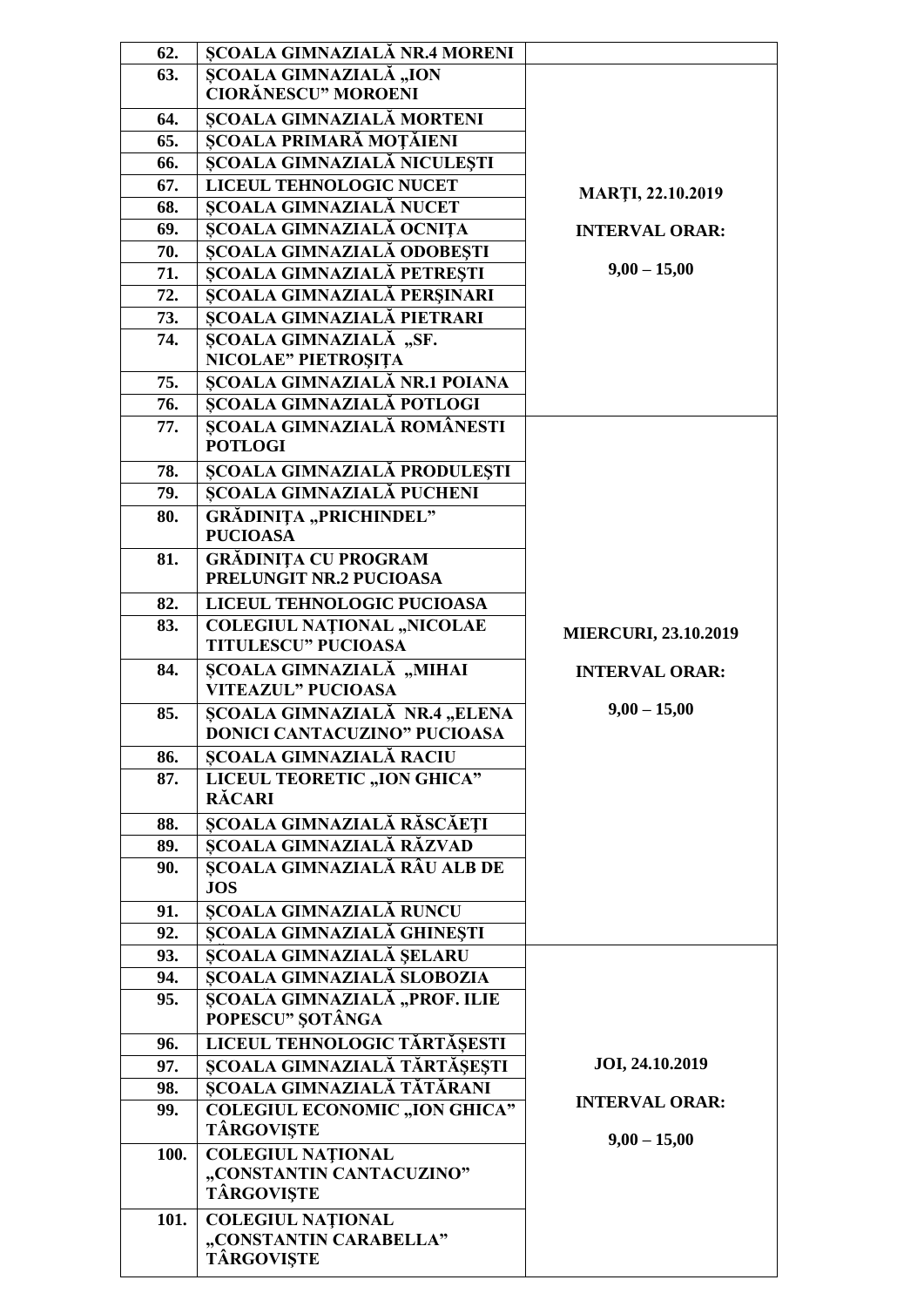| 102.         | COLEGIUL NAȚIONAL "IENĂCHIȚĂ<br>VĂCĂRESCU" TÂRGOVIȘTE  | <b>VINERI, 25.10.2019</b> |
|--------------|--------------------------------------------------------|---------------------------|
| 103.         | <b>GRĂDINIȚA NR.1 TÂRGOVIȘTE</b>                       | <b>INTERVAL ORAR:</b>     |
| 104.         | <b>GRĂDINIȚA NR.2 TÂRGOVIȘTE</b>                       |                           |
| 105.         | <b>GRĂDINIȚA NR.3 TÂRGOVISTE</b>                       | $11,00 - 14,00$           |
| 106.         | <b>GRĂDINIȚA "RAZĂ DE SOARE"</b>                       |                           |
|              | <b>TÂRGOVISTE</b>                                      |                           |
| 107.         | <b>GRĂDINIȚA "ALEXANDRINA</b>                          |                           |
|              | SIMIONESCU-GHICA" TÂRGOVISTE                           |                           |
| 108.         | <b>GRĂDINIȚA NR.13 TÂRGOVIȘTE</b>                      |                           |
| 109.         | <b>GRĂDINIȚA NR.14 TÂRGOVISTE</b>                      |                           |
| 110.         | <b>GRĂDINIȚA NR.15 TÂRGOVIȘTE</b>                      |                           |
| 111.<br>112. | <b>GRĂDINIȚA NR.16 TÂRGOVIȘTE</b><br>LICEUL TEHNOLOGIC |                           |
|              | "CONSTANTIN BRÂNCOVEANU"                               |                           |
|              | <b>TÂRGOVIȘTE</b>                                      |                           |
| 113.         | LICEUL TEORETIC "ION HELIADE                           |                           |
|              | RĂDULESCU" TÂRGOVIȘTE                                  |                           |
| 114.         | LICEUL TEHNOLOGIC "NICOLAE                             |                           |
|              | <b>CIORĂNESCU" TÂRGOVIȘTE</b>                          |                           |
| 115.         | LICEUL TEHNOLOGIC "SPIRU                               |                           |
|              | <b>HARET" TÂRGOVIȘTE</b>                               | LUNI, 28.10.2019          |
| 116.         | LICEUL "VOIEVODUL MIRCEA"                              |                           |
|              | <b>TÂRGOVIȘTE</b>                                      | <b>INTERVAL ORAR:</b>     |
| 117.         | LICEUL TEHNOLOGIC AUTO                                 |                           |
|              | <b>TÂRGOVIȘTE</b>                                      | $11,00 - 15,00$           |
| 118.         | LICEUL DE ARTE "BĂLAȘA<br><b>DOAMNA" TÂRGOVISTE</b>    |                           |
| 119.         | <b>LICEUL TEORETIC "PETRU</b>                          |                           |
|              | <b>CERCEL" TÂRGOVIȘTE</b>                              |                           |
| 120.         | <b>SCOALA GIMNAZIALĂ "VASILE</b>                       |                           |
|              | <b>CÂRLOVA" TÂRGOVIȘTE</b>                             |                           |
| 121.         | SCOALA GIMNAZIALĂ, "I. AL.                             |                           |
|              | <b>BRĂTESCU-VOINESTI"</b>                              |                           |
|              | TÂRGOVIȘTE                                             |                           |
| 122.         | ȘCOALA GIMNAZIALĂ "SMARANDA                            |                           |
|              | <b>GHEORGHIU" TÂRGOVIȘTE</b>                           |                           |
| 123.         | <b>ȘCOALA GIMNAZIALĂ</b> "CORESI"<br><b>TÂRGOVIȘTE</b> |                           |
| 124.         | ȘCOALA GIMNAZIALĂ "MIHAI                               |                           |
|              | VITEAZUL" TÂRGOVIȘTE                                   |                           |
| 125.         | <b>SCOALA GIMNAZIALĂ "RADU CEL</b>                     |                           |
|              | <b>MARE" TÂRGOVIȘTE</b>                                |                           |
| 126.         | ȘCOALA GIMNAZIALĂ, "TUDOR                              |                           |
|              | <b>VLADIMIRESCU" TÂRGOVIȘTE</b>                        |                           |
| 127.         | <b>SCOALA GIMNAZIALĂ</b> "PAUL                         | <b>MARTI, 29.10.2019</b>  |
|              | BĂNICĂ" TÂRGOVIȘTE                                     |                           |
| 128.         | ȘCOALA GIMNAZIALĂ, "MATEI                              | <b>INTERVAL ORAR:</b>     |
|              | <b>BASARAB" TÂRGOVIȘTE</b>                             | $9,00 - 15,00$            |
| 129.         | SEMINARUL TEOLOGIC ORTODOX<br>"SF. IOAN GURĂ DE AUR"   |                           |
|              | <b>TÂRGOVISTE</b>                                      |                           |
| 130.         | LICEUL TEHNOLOGIC "GOGA                                |                           |
|              | <b>IONESCU" TITU</b>                                   |                           |
| 131.         | LICEUL TEORETIC "IANCU C.                              |                           |
|              | <b>VISSARION" TITU</b>                                 |                           |